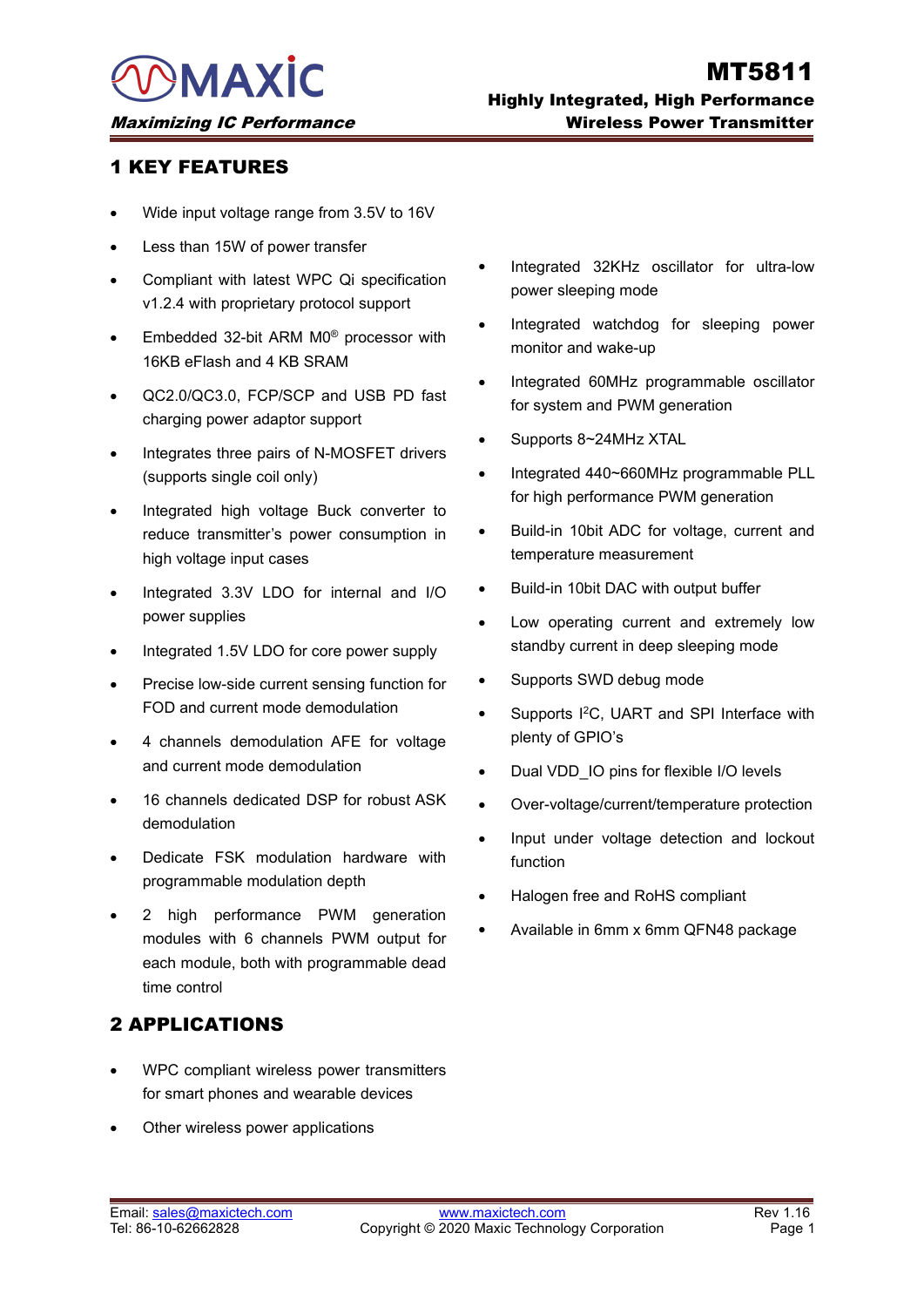MAXIC<br>
Maximizing IC Performance<br>
3 DESCRIPTION<br>
The MT5811 is a highly integrated, high performance System or<br>
based wireless power transmitter solutions. It is fully complia **MT5811 ISBN MT5811 ISBN MT5811 ISBN MT5811 ISBN MT5811 ISBN Performance**<br> **SIDESCRIPTION**<br>
The MT5811 is a highly integrated, high performance System on Chip (SoC) for magnetic induction<br>
based wireless power transmitter **based wireless Power Transmitter**<br> **based wireless Power Transmitter**<br> **based wireless Power Transmitter**<br> **based wireless power transmitter**<br> **based wireless power transmitter solutions.** It is fully compliant with the l **Consorting IC Performance**<br> **Consorting IC Performance**<br> **Consorting IC Performance**<br> **Consortium (WPC) Qi v1.2.4 specification, with both Baseline Power Profile (BPP) and Extended wireless power transmitter solutions. It Example 12 Consumizing IC Performance**<br> **Power Profile (EPP) Support Profile (EPP)** support. The MT5811 is a highly integrated, high performance System on Chip (SoC) for magnetic induction<br>
based wireless power transmitte support. **Maximizing IC Performance**<br> **The MT5811 is a highly integrated, high performance System on Chip (SoC) for magnetic induction<br>
based wireless power transmitter solutions. It is fully compliant with the latest Wireless Powe 3 DESCRIPTION**<br>The MT5811 is a highly integrated, high performance System on Chip (SoC) for magnetic induction<br>based wireless power transmitter solutions. It is fully compliant with the latest Wireless Power<br>Consortium (W **3 DESCRIPTION**<br>The MT5811 is a highly integrated, high performance System on Chip (SoC) for magnetic induction<br>based wireless power transmitter solutions. It is fully compliant with the latest Wireless Power<br>Consortium (W The MT5811 is a highly integrated, high performar<br>based wireless power transmitter solutions. It is<br>Consortium (WPC) Qi v1.2.4 specification, with b<br>Power Profile (EPP) support. The integrated large<br>support.<br>The MT5811 int based wireless power transmitter solutions. It is fully compliant with the latest Wireless Power<br>Consortium (WPC) Qi v1.2.4 specification, with both Baseline Power Profile (BPP) and Extended<br>Power Profile (EPP) support. Th

Consortium (WPC) Qi v1.2.4 specification, with both Base<br>
Power Profile (EPP) support. The integrated large size e-<br>
support.<br>
The MT5811 integrates high voltage Buck, two LDO's,<br>
channels of ASK demodulation Analog Front Power Profile (EPP) support. The integrated large size e-FLASH enables flexible customer function<br>support.<br>The MT5811 integrates high voltage Buck, two LDO's, three pairs of N-MOSFET's drivers, four<br>channels of ASK demodul

support.<br>
The MT5811 integrates high voltage Buck, two LDO's, three pairs of N-MOSFET's drivers, four<br>
channels of ASK demodulation Analog Front End (AFE), 16 channels of ASK demodulation DSP. The<br>
embedded precise low-sid The MT5811 integrates high voltage Buck, two LDO's, three pairs of N-MOSFET's drivers, four channels of ASK demodulation Analog Front End (AFE), 16 channels of ASK demodulation DSP. The embedded precise low-side current se channels of ASK demodulation Analog Front End (AFE), 16 channels of AS<br>embedded precise low-side current sensing, generic 10 bit ADC and DAC<br>FOD and Q factor detection.<br>It supports over voltage, over current, under voltage embedded precise low-side current sensing, generic 10 bit ADC and DAC enable high performance<br>FOD and Q factor detection.<br>It supports over voltage, over current, under voltage protection and over temperature protection (OV FOD and Q factor detection.<br>
It supports over voltage, over current, under voltage protection<br>
OCP, UVP, OTP) for safe operation.<br>
The MT5811 integrates separated high frequency and low frec<br>
cost application. The internal It supports over voltage, over current, under voltage protection and over temperature protection (OVP,<br>
OCP, UVP, OTP) for safe operation.<br>
The MT5811 integrates separated high frequency and low frequency oscillators for l

OCP, UVP, OTP) for safe operation.<br>The MT5811 integrates separated high frequency and low frequency oscillators for low power and low<br>cost application. The internal high frequency PLL with support of external crystal is de The MT5811 integrates separated high frequency and low frequency oscillators for low power and low<br>cost application. The internal high frequency PLL with support of external crystal is designed for high<br>accuracy clock and cost application. The internal high frequency PLL with support of external crystal is designaccuracy clock and PWM signal generation. The MT5811 is able to provide flexible dead ti and phase shift generation to improve EMI